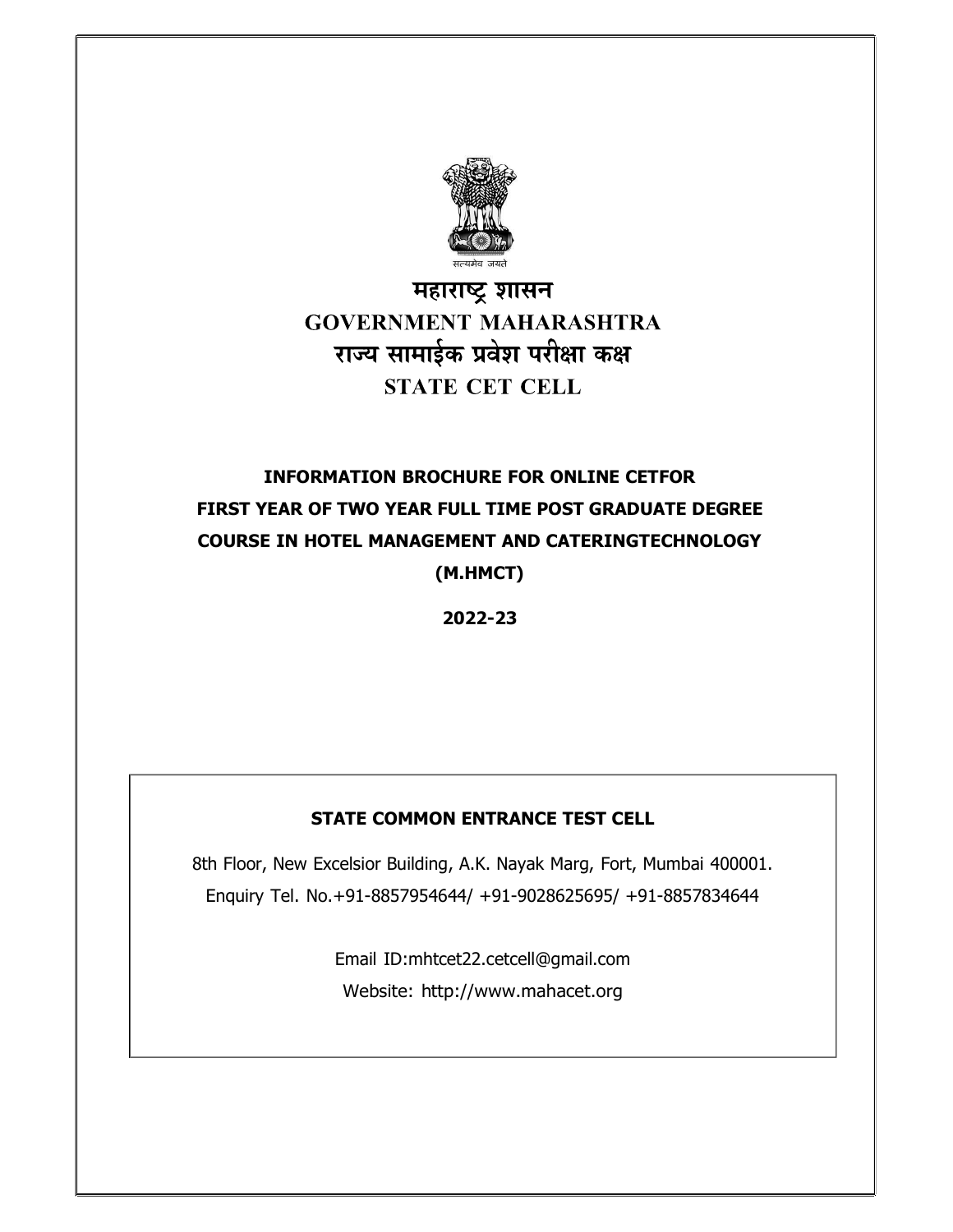#### INDEX

|      | <b>Introduction</b>                                     | Page No.       |
|------|---------------------------------------------------------|----------------|
| 1.0  | Introduction                                            | 1              |
| 2.0  | <b>Competent Authority</b>                              | 1              |
| 3.0  | Eligibility for Appearing MAH-M.HMCT-CET 2022           | $\mathbf{1}$   |
| 4.0  | MAH-M.HMCT-CET 2022 Schedule                            | $\overline{2}$ |
| 5.0  | Examination Fees for CET                                | 3              |
| 6.0  | Procedure for Online Application Form Filling and       | 3              |
|      | Registrationfor MAH-M.HMCT-CET 2022                     |                |
| 7.0  | Download Hall Ticket                                    | 3              |
| 7.1  | <b>Identity Verification</b>                            | 4              |
| 8.0  | <b>Test Centre For CET</b>                              | 5              |
| 9.0  | Syllabus and Marking Scheme for MAH-M.HMCT-CET          | 6              |
|      | 2022                                                    |                |
| 10.0 | Guidelines for persons with disabilities using a scribe | 7              |
| 11.0 | Action against candidates found guilty of misconduct/   | 9              |
|      | use of unfair means                                     |                |
| 12.0 | Test Information & Sample Questions                     | 10             |

| Sr. | <b>ACTIVITY</b>                        | <b>SCHEDULE</b>               |  |  |
|-----|----------------------------------------|-------------------------------|--|--|
| No. |                                        | <b>First Date   Last Date</b> |  |  |
|     | Online registration for MAH-M.HMCT-CET |                               |  |  |
|     | 2022 onthe website                     | 22/03/2022 10/04/2022         |  |  |
|     | https://mhmctcet2022.mahacet.org       |                               |  |  |

The schedule displayed above is provisional and may change under unavoidable circumstances. The revised schedule, if any, will be notified on website https://mhmctcet2022.mahacet.org (This URL was given for only application)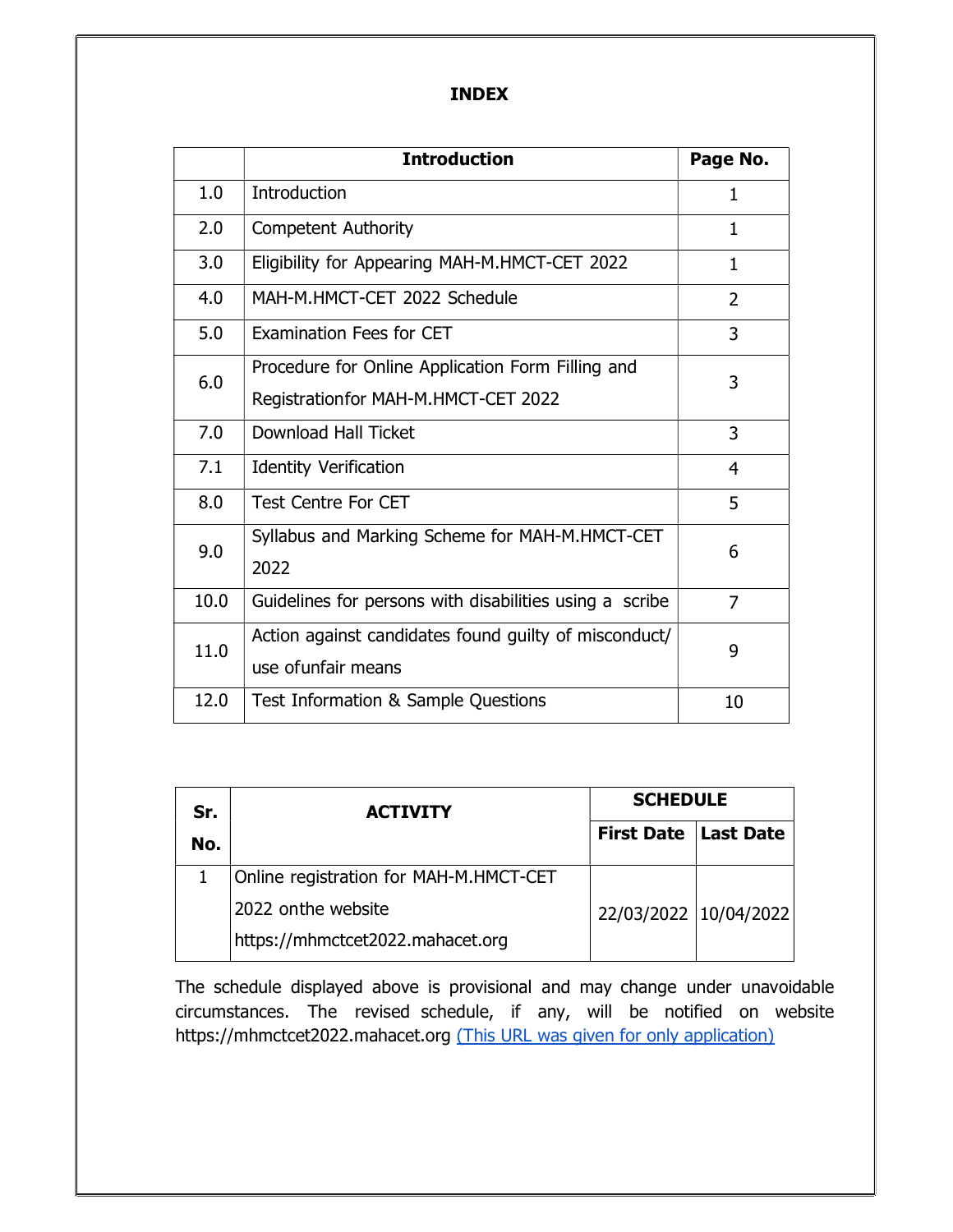## महाराष्ट्र शासन GOVERNMENT MAHARASHTRA राज्य सामाईक प्रवेश परीक्षा कक्ष STATE CET CELL

## 1.0 Introduction

Government of Maharashtra has established a State Common Entrance Test Cell (CET CELL) under Admission Regulating Authority (ARA) as per the provision in Section 10 of Maharashtra Unaided Private Professional Educational Institutions (Regulation of Admissions and Fees) Act, 2015, (Herein after called the Act).

The Competent Authority shall conduct the MAH-M.HMCT-CET 2022 for admission to first year of two year full time post graduate degree course in Hotel Management and Catering Technology (M.HMCT), for Academic Year 2022-23.

The admissions to the following institutes will be based on the score of CET , provided they are approved & recognized by Government of Maharashtra and are affiliated to any of the Non- Agricultural University in Maharashtra State.

- 1. All Government Aided Institutes offering MHMCT Course
- 2. All Un-Aided MHMCT Institutes covered as per the Act

## 2.0 Competent Authority

'Commissioner, State CET Cell' is the Competent Authority to conduct the MAH-M.HMCT- CET 2022 as per the Provisions of 2(e) and Section 10(2) of the Act.

## 3.0 Eligibility for Appearing MAH-M.HMCT-CET 2022

The candidate should fulfill the following eligibility criteria:

- (i) The candidate should be an Indian National;
- (ii) Passed Bachelor Degree in Hotel Management and Catering Technology from All India Council for Technical Education or Central or State Government approved institutions or its equivalent, with at least 50 % marks (at least 45% marks in case of candidates of Backward class categories, economically weaker section (EWS) and persons with disability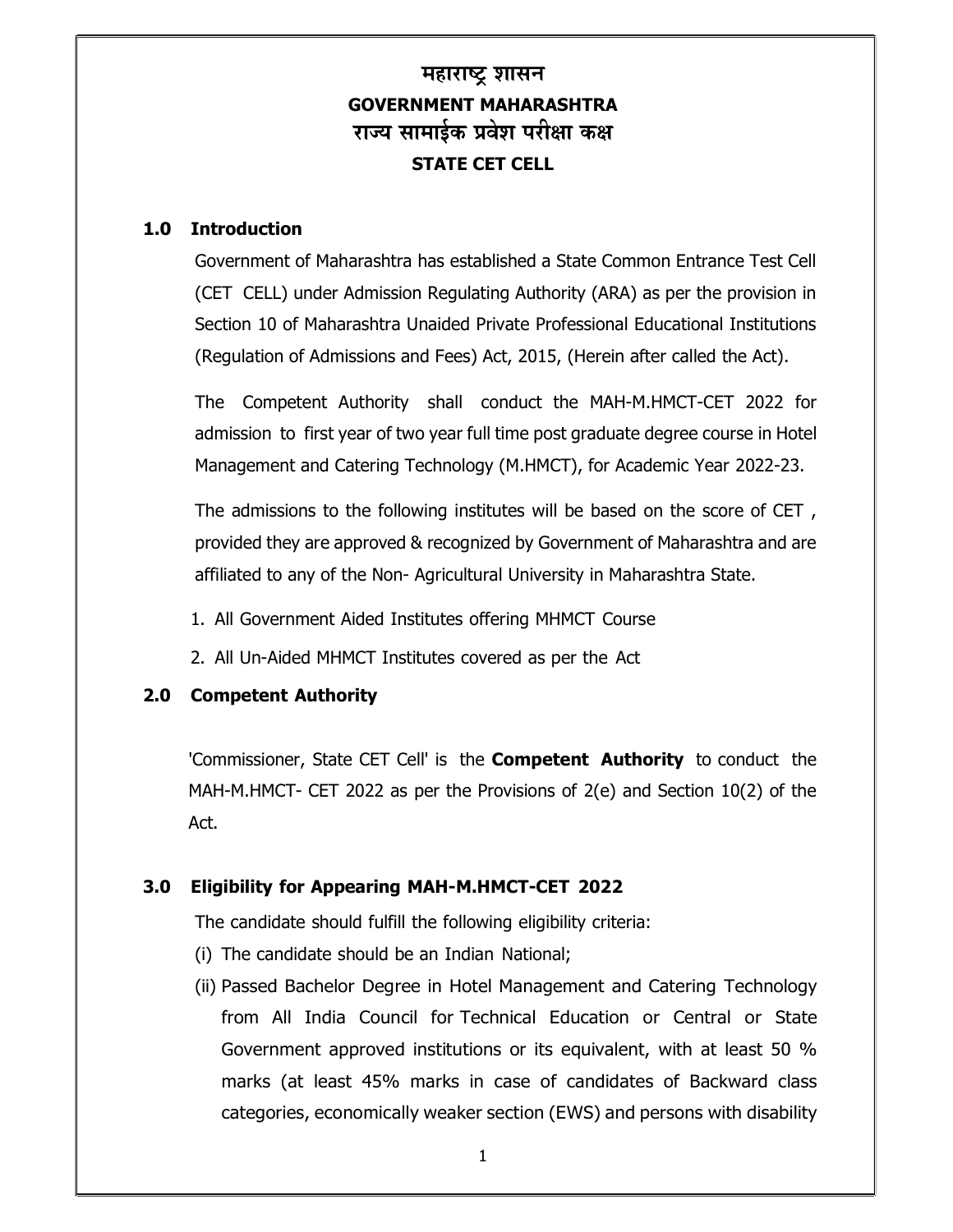belonging to Maharashtra State only)

(iii) Candidates appearing for final year of qualifying examination are also eligible to appear for CET.

#### Note:

- Aggregate marks means the grand total of marks obtained by the candidate in subjects on which the class declaration is made in the particular University from which the candidate is passing the qualifying examination.
- In case the candidates are awarded grades/CGPA instead of marks, the conversion of grades/CGPA to percentage of marks would be based on the procedure certified by the University/institution from where they have obtained the bachelor's degree.
- The percentage of marks shall be calculated by rounding off to two places after decimal.
- The candidates belonging to SC, VJ/DT (NT  $(A)$ ), NT  $(B)$ , NT $(C)$ , NT  $(D)$ , OBC, SBC categories should produce "Caste Validity Certificate" issued by Scrutiny Committee of Social Welfare Department and the Candidate belonging to ST category should submit "Tribe Validity Certificate" issued by Scrutiny Committee of Tribal Department and valid Non Creamy Layer certificate except SC, ST candidates at the time of verification of documents.

## 4.0 MAH-M.HMCT-CET 2022 Schedule :-

| <b>CET Exam name</b>                                                                                            | <b>MHT CET_MHMCT</b>                     |                       |
|-----------------------------------------------------------------------------------------------------------------|------------------------------------------|-----------------------|
|                                                                                                                 | <b>Batch 1</b>                           | <b>Batch 2</b>        |
| <b>Issue of Hall ticket</b>                                                                                     |                                          | To be notified latter |
| Date of Exam                                                                                                    | To be notified latter                    |                       |
| Center of Examination                                                                                           | As indicated in the<br><b>Admit card</b> |                       |
| <b>Reporting Time</b>                                                                                           |                                          | 12:30 PM              |
| Entry in Examination hall                                                                                       |                                          | 1:00 PM               |
| Last entry permitted in Examination Hall (Gate Close),<br>no candidate will be permitted after the gate closure |                                          | 1:30 PM               |
| First Login to read instructions                                                                                |                                          | 1:50 PM               |
| Commencement of Online Examination                                                                              |                                          | 2:00 PM               |
| End of Online Examination                                                                                       |                                          | 3:00 PM               |
| <b>Result Declaration</b>                                                                                       |                                          | To be notified latter |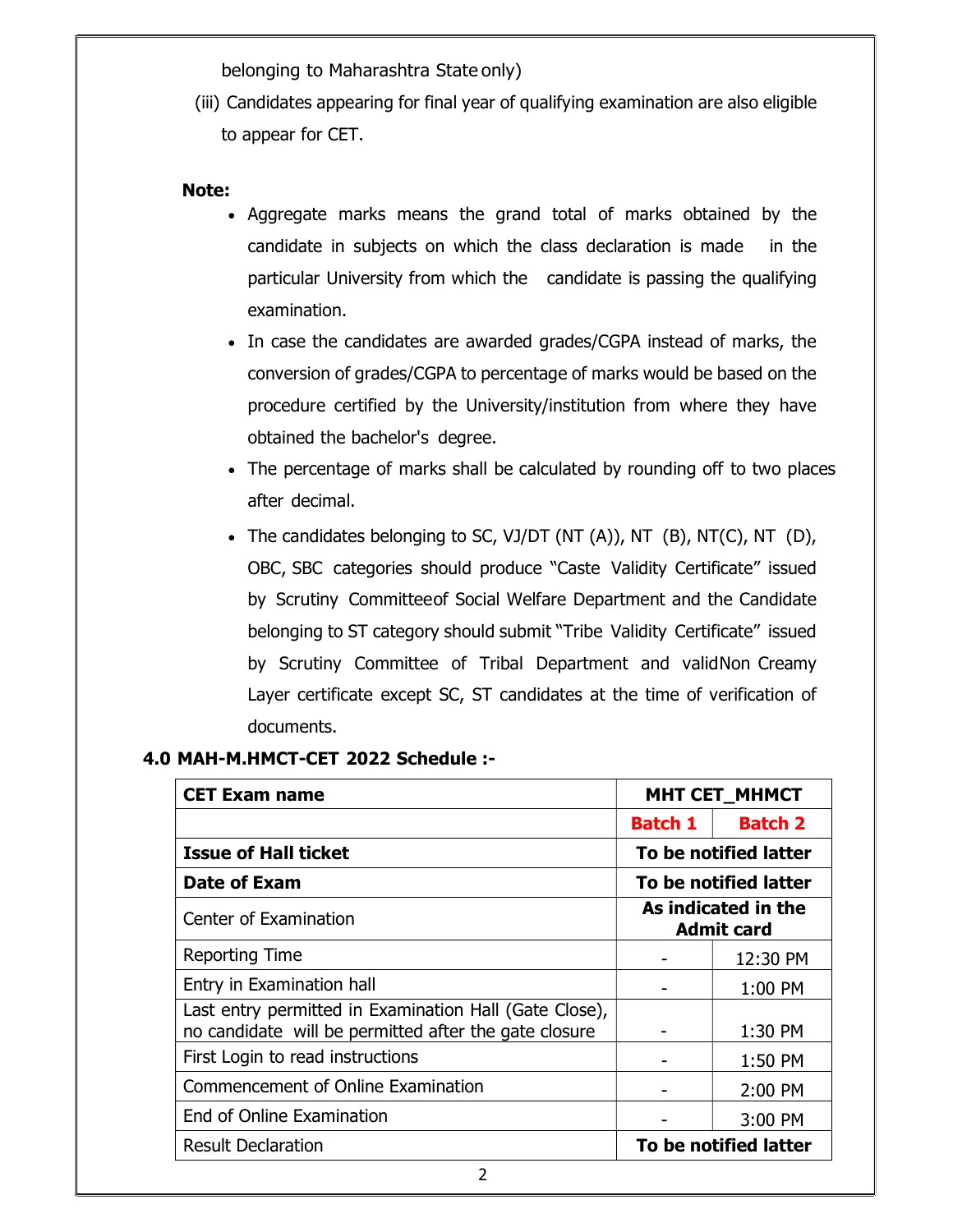## 5.0 Examination Fees for CET

Application form processing fees as stated below is to be paid through online system only by Internet Payment, Credit Card/ Debit Card (RuPay/Visa/MasterCard/Maestro), Internet Banking, IMPS, Cash Cards/ Mobile Wallets for which the service charges, as per rules, shall be applicablein addition to the application form processing fees. No other mode of payment shall be permitted. This fee is non-refundable and nontransferable under any circumstances.

| Open Category Candidates from Maharashtra State,<br>$ $ For               | ₹. 1000/- |
|---------------------------------------------------------------------------|-----------|
| Outside Maharashtra State (OMS)                                           |           |
| For Candidates of Backward Class Categories [SC, ST, VJ/DT-               |           |
| NT(A), NT(B), NT(C), NT(D), OBC, SBC and EWS] and Persons with   ₹. 800/- |           |
| Disability Candidates belonging to Maharashtra State only.                |           |

 Candidates will be required to submit the caste certificate & Caste Validity Certificate and Non Creamy Layer Certificate if applicable at the time of filling CAP Application form to be considered under category.

## 6.0 Procedure for Online Application Form Filling and Registration for MAH- M.HMCT-CET 2022 :- Refer user manual

## 7.0 Download Hall Ticket: -

As per the schedule, Candidates will have to visit the website www.mahacet.org for downloading Hall Ticket for online test. Intimation for downloading Hall Ticket will also be sent through email/SMS. Once the candidate clicks the relevant link, he/she can access the window for Hall Ticket download. The candidate is required to use (i) Registration Number/Roll Number, (ii) Password/Date of Birth for downloading the Hall Ticket. Candidate needs to affix recent recognizable photograph on the Hall Ticket preferably the same as provided during registration and appear at the examination center with (i) Hall Ticket (ii) Photo Identity Proof as stipulated below and also specified in the Hall Ticket and Photo Identity Proof as brought in original. Refer Hall Ticket download guidelines available on CET CELL website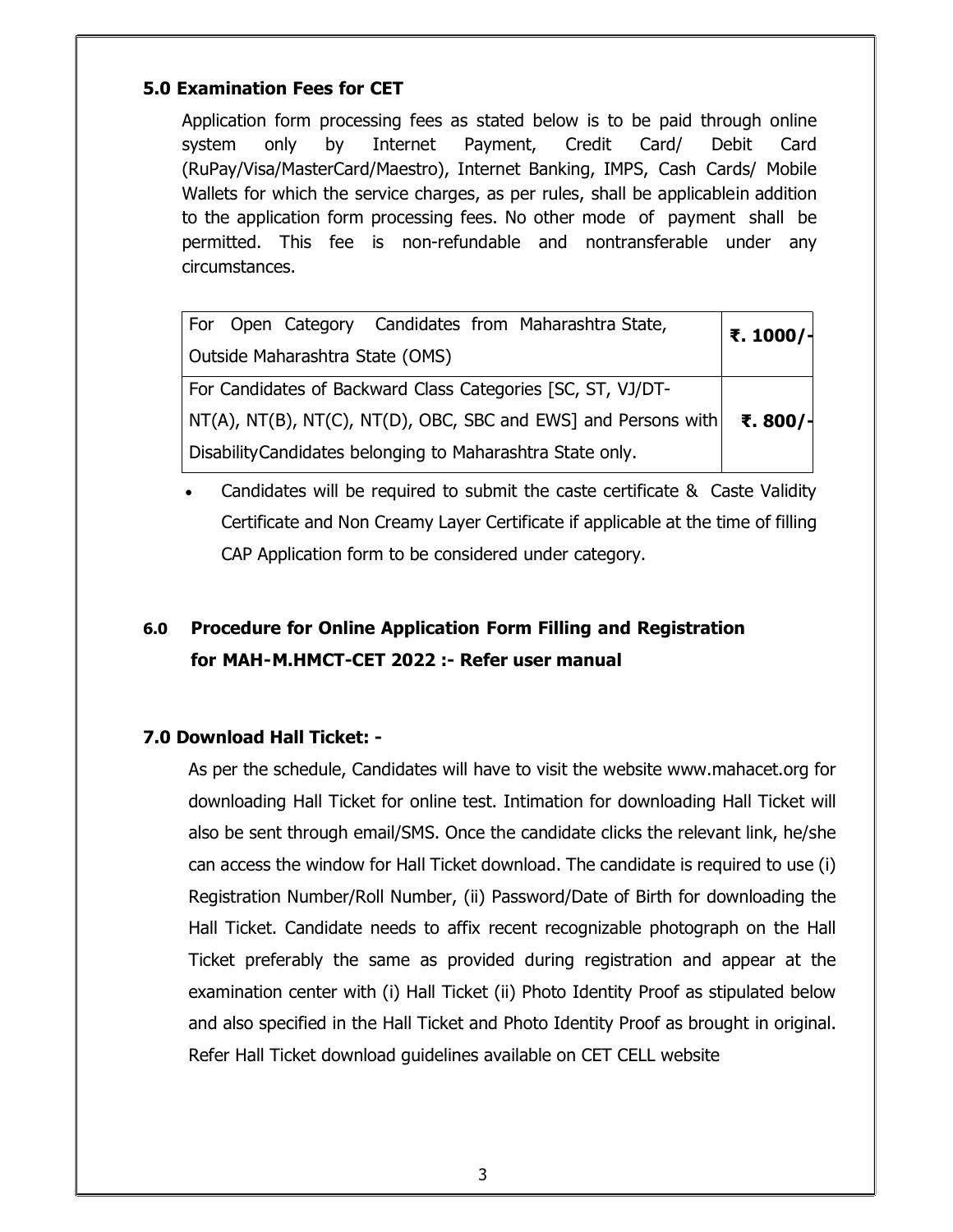## 7.1 Identity Verification

In the examination hall, the Hall Ticket along with original of the candidate's currently valid photoidentity (bearing the same name as it appears on the Hall Ticket) such as PAN Card/ Passport/ Permanent Driving Licence/ Voter's Card/ Bank Passbook with photograph/ Photo identity proof issued by a Gazzetted Officer on official letterhead along with photograph / Photo identity proof issued by a People's Representative on official letterhead along with photograph / valid recent Identity Card issued by a recognized College/ University/ Aadhar/ E-Aadhar Card with a photograph/ Employee ID/ Bar Council Identity Card with photograph should be submitted to the invigilator for verification. The candidate's identity will be verified with respect to his/her details on the Hall Ticket, in the Attendance List and requisite documents submitted. If identity of the candidate is in doubt the candidate may not be allowed to appear for the Examination.

#### Ration Card & Learning Driving License are not valid id proof.

**Candidates Reporting Late** i.e. after the reporting time specified on the Hall Ticket for Examination will not be permitted to take the examination. The reporting time mentioned on the Hall Ticket is prior to the Start time of the test. Though the duration of the examination is 60 minutes, candidates may be required to be at the venue for about 120 minutes including the time required for completion of various formalities such as verification and collection of various requisite documents, logging in, giving of instructions.

**Note:** Candidates have to produce in original the photo identity proof along with Examination Hall Ticket while attending the examination, without which they will not be allowed to take up the examination. Candidates must note that the name as appearing on the Hall Ticket (provided during the process of registration) should match the name as appearing on the photo identity proof. Female candidates who have changed first/last/middle name post marriage must take special note of this. If there is any mismatch between the name indicated in the Hall Ticket and Photo Identity Proof the candidate will not be allowed to appear for the examination. In case of candidates who have changed their name, will be allowed only if they produce original Gazette notification / their original marriage certificate/ affidavit in original.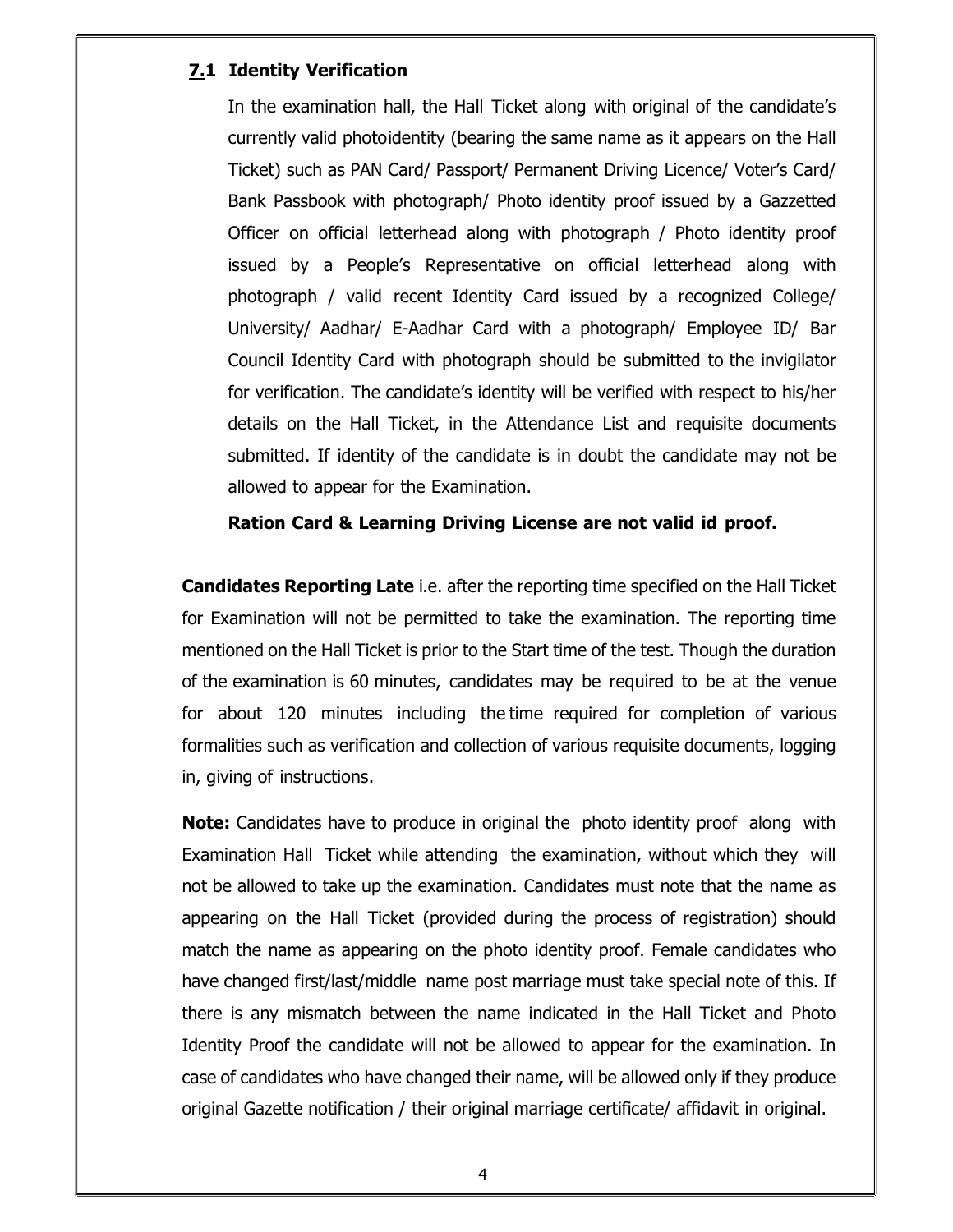## 8.0 Test Centre for CET

- 1. MAH-M.HMCT-CET 2022 will be conducted in the selected cities in Maharashtra State. The cities in which MAH-M.HMCT-CET 2022 will be conducted are designated as "Centre" for the CET.
- 2. Each centre may have many "Venues" depending upon the number of candidates appearing at that centre.
- 3. A candidate appearing for CET shall give his/her preference for the centre, however the Competent Authority reserves the right to allocate the centre and venue.
- 4. The examination will be conducted online at venues given in the respective Hall Ticket.
- 5. No request for change of centre/venue/date/session for Examination shall be entertained.
- 6. Competent Authority, however, reserves the right to cancel any of the Examination Centres and/ or add some other Centres, at its discretion, depending upon the response, administrative feasibility, etc.
- 7. Competent Authority also reserves the right to allot the candidate to any centre other than the one he/she has opted for.
- 8. Candidate will appear for the examination at an Examination Centre at his/her owns risks and expenses and Competent Authority will not be responsible for any injury or losses etc. of any nature.
- 9. Choice of centre once exercised by the candidate will be final.
- 10. If sufficient number of candidates does not opt for a particular centre for "Online" examination, Competent Authority reserves the right to allot any other adjunct centre to those candidates OR if the number of candidates is more than the capacity available for online exam for a centre, Competent Authority reserves the right to allot any other centreto the candidate.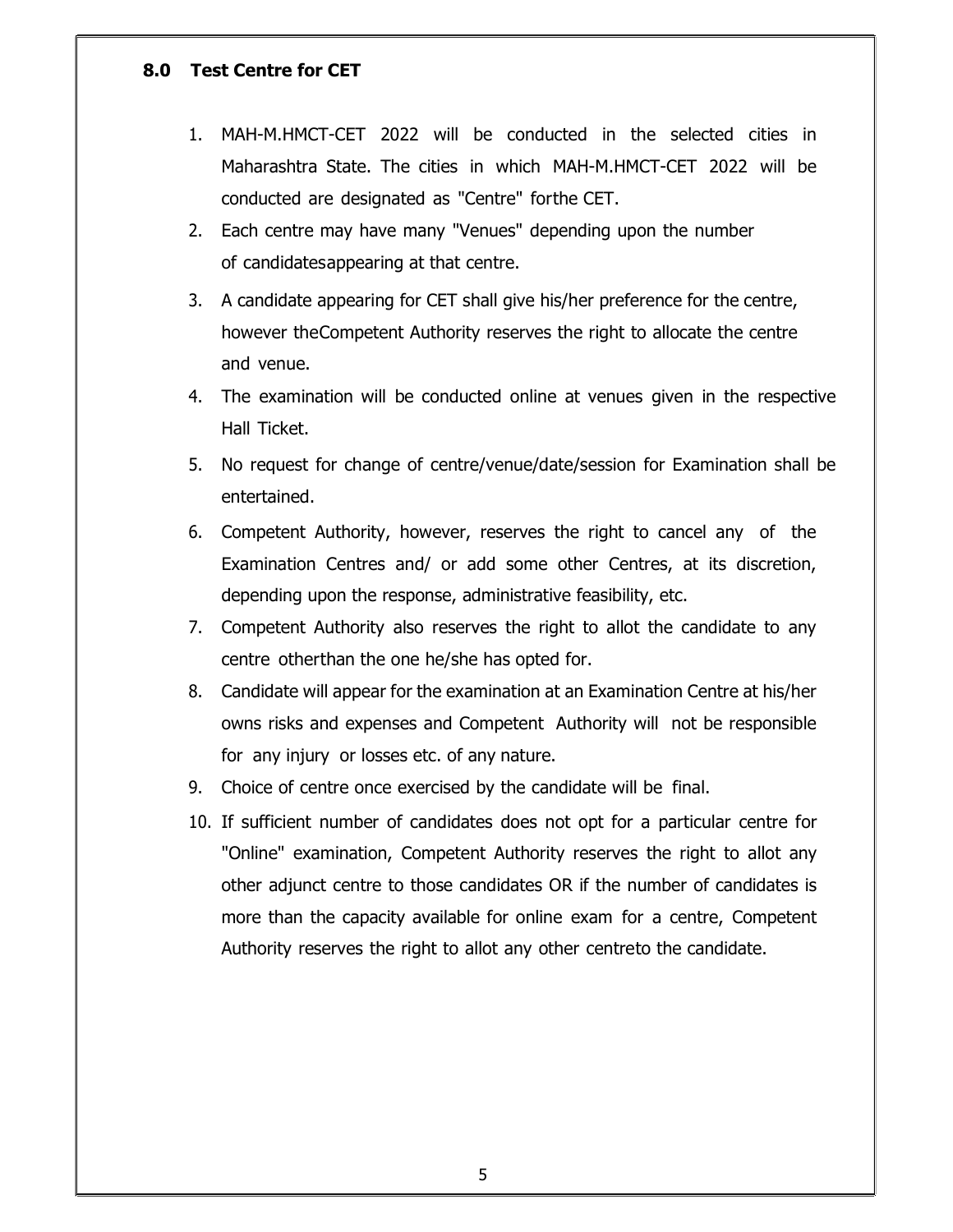## 9.0 Syllabus and Marking Scheme for MAH-M.HMCT-CET 2022

The On Line test will have 50 Questions based on Topics given below

| Sr.            | <b>Topics</b>                                                                                                                                                                                                                                        | No of<br><b>Questions</b> | Mark/As<br>per<br>Question | <b>Maximum</b><br><b>Marks</b> | <b>Total</b><br>Marks |
|----------------|------------------------------------------------------------------------------------------------------------------------------------------------------------------------------------------------------------------------------------------------------|---------------------------|----------------------------|--------------------------------|-----------------------|
| $\mathbf{1}$   | Food<br>and<br><b>Beverage</b><br><b>Operation</b> Food and Beverage<br>Service Operations,<br>related<br>terminology, Inventory control,<br>Food & Beverage equipment<br>and infrastructure                                                         | 10                        | 02                         | 20                             |                       |
| $\overline{2}$ | <b>Food Production</b><br>Food Production<br>operations,<br>Indian & International cuisines<br>terminology,<br>and<br>related<br>Confectionary,<br>and<br>Bakery<br>Hygiene and Safety standards,<br>Kitchen<br>equipments<br>and<br>Infrastructure. | 10                        | 02                         | 20                             |                       |
| 3              | <b>Rooms division</b><br>Housekeeping and front office<br>operations<br>and<br>related<br>terminology, fabrics & textiles,<br>Planning<br>& designing<br>οf<br>hospitality<br>organisations,<br>Laundry<br>operations<br>and<br>procedures.          | 10                        | 02                         | 20                             | 100                   |
| 4              | <b>English</b><br>(Word<br>meaning<br>comprehension, autonyms and<br>synonyms, idioms and phrases,<br>word spellings)                                                                                                                                | 10                        | 02                         | 20                             |                       |
| 5              | <b>Hospitality</b><br><b>Industry</b><br><b>related</b> (Types<br>of tourism,<br>hotel and restaurant brands<br>and segments<br>Airlines, hospitality terms,<br>hospitality related<br>organizations<br>and<br>regulatory<br>bodies)                 | 10                        | 02                         | 20                             |                       |
|                | The test will comprise of multiple choice objective type questions (Four Options)                                                                                                                                                                    |                           |                            |                                |                       |
|                | There is no negative marking System for this test.                                                                                                                                                                                                   |                           |                            |                                |                       |
|                | Test Duration: 60 minutes                                                                                                                                                                                                                            |                           |                            |                                |                       |
|                | Medium of CET: English<br>Mode of Examination - Online                                                                                                                                                                                               |                           |                            |                                |                       |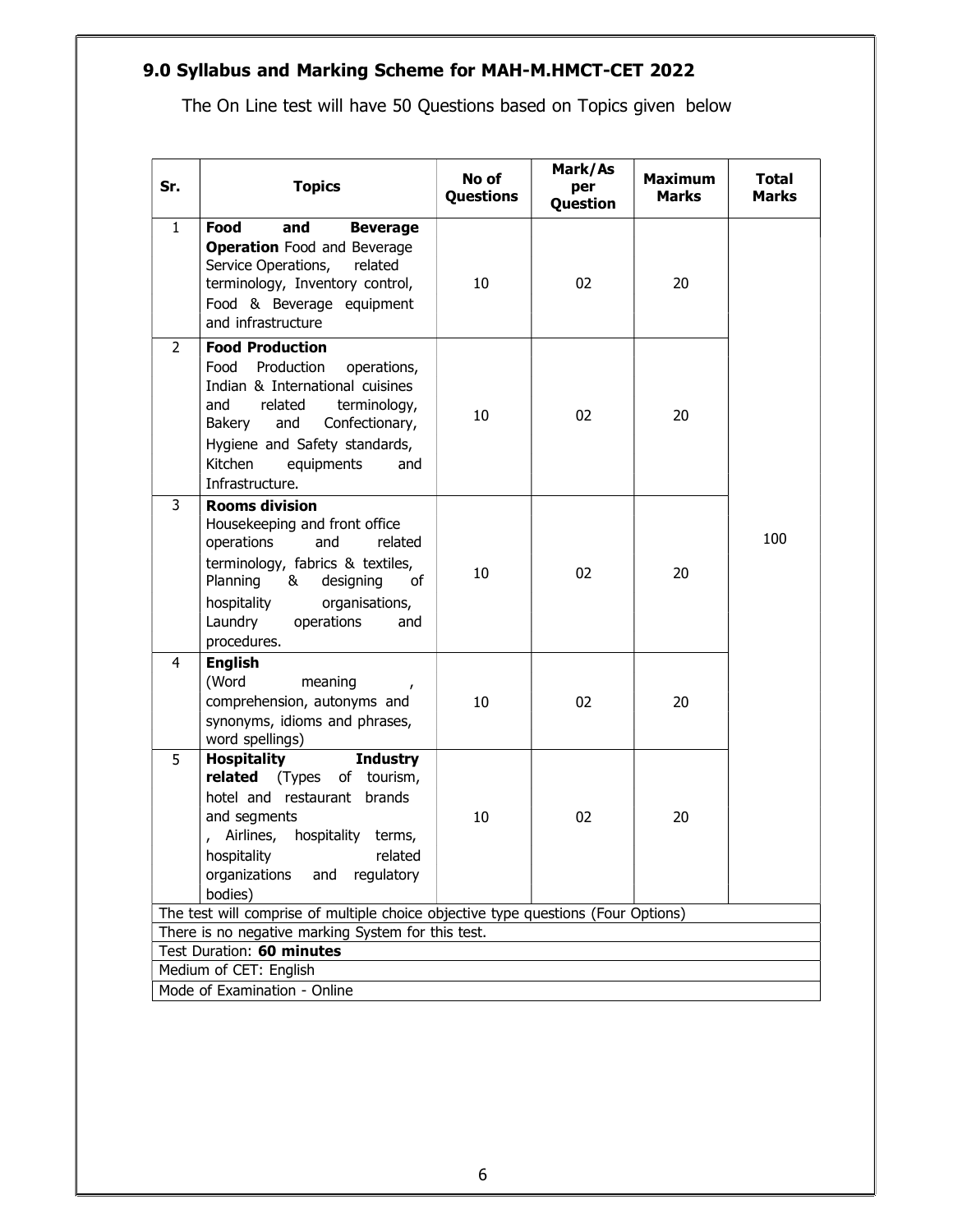## 10. Guidelines for persons with disabilities using a scribe

The visually impaired candidates and candidates whose writing speed is adversely affected permanently for any reason can use their own scribe at their cost during the online examination,

subject to limits as in (i) and (ii) below. In all such cases where a scribe is used, the following rules will apply:

- The candidate will have to arrange his/her own scribe at his/her own cost.
- The scribe arranged by the candidate should not be a candidate for the same examination. If violation of the above is detected at any stage of the process; candidature of both the candidate and the scribe will be cancelled. Candidates eligible for and who wish to use the services of a scribe in the examination should invariably carefully indicate the same in the online application form. Any subsequent request may not be favorably entertained.
- A person acting as a scribe for one candidate cannot be a scribe for another candidate.
- The scribe may be from any academic stream.
- Both the candidate as well as scribe will have to give a suitable undertaking confirming that the scribe fulfils all the stipulated eligibility criteria for a scribe mentioned above. Further in case it later transpires that he/she did not fulfill any laid down eligibility criteria or suppressed material facts the candidature of the applicant will stand cancelled, irrespective of the result of the online examination.
- Those candidates who use a scribe shall be eligible for compensatory time of 20 minutes

for every hour of the examination.

- Only candidates registered for compensatory time will be allowed such concessions since compensatory time given to candidates shall be system based, it shall not be possible for the Competent Authority to allow such time if he / she is not registered for the same. Candidates not registered for compensatory time shall not be allowed such concessions.
- Scribe should not answer on his/her own. Any such behavior observed will result in cancellation of candidature.
	- (i) Guidelines for Candidates with locomotors disability and cerebral palsy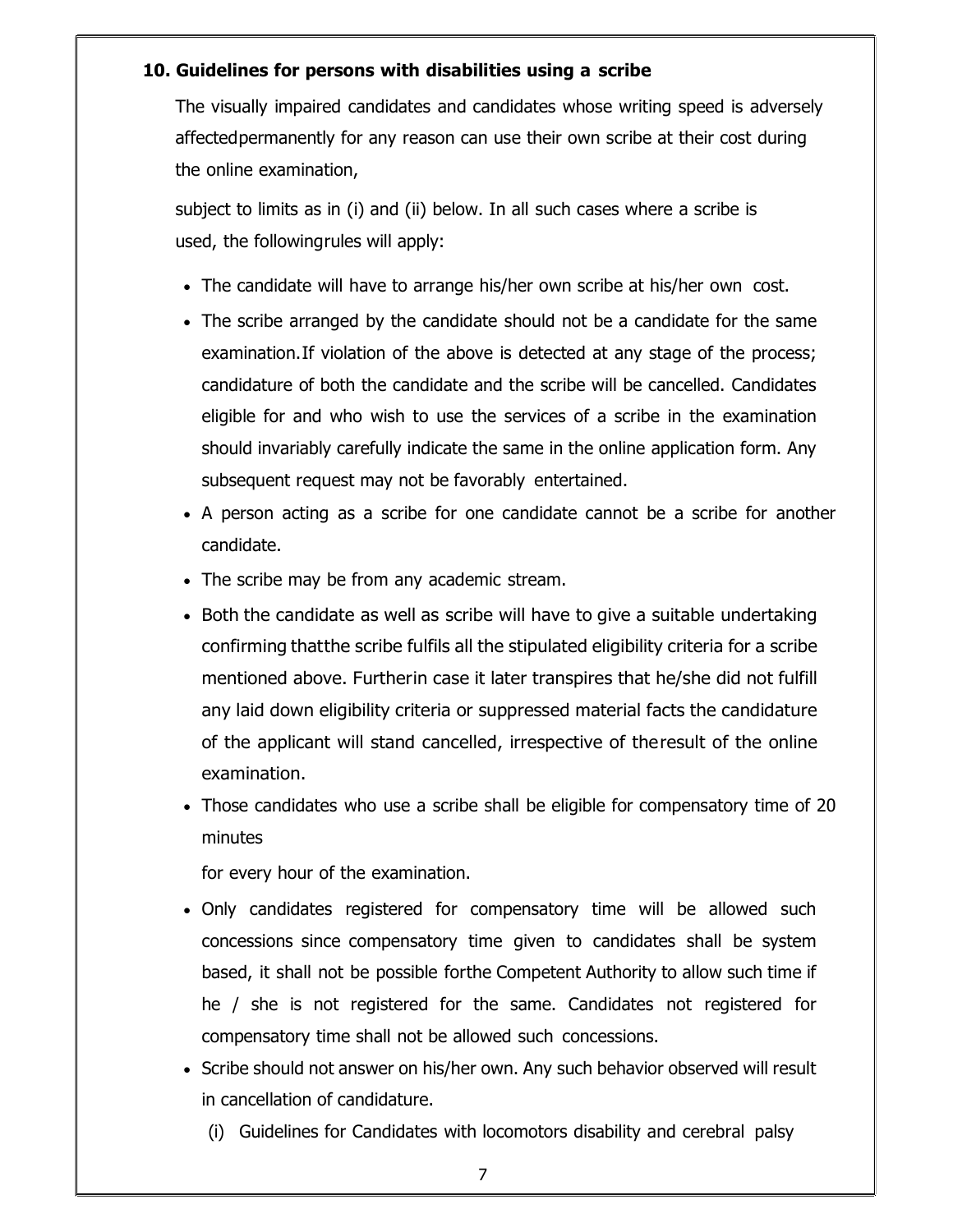A compensatory time of twenty minutes per hour or otherwise advised shall be permitted for the candidates with locomotors disability and cerebral palsy where dominant (writing) extremity is affected to the extent of slowing the performance of function (minimum of 40% impairment).

- (ii) Guidelines for Visually Impaired candidates
- Visually Impaired candidates (who suffer from not less than 40% of disability) may opt to view the contents of the test in magnified font and all such candidates will be eligible for compensatory time of 20 minutes for every hour or otherwise advised of examination.
- The facility of viewing the contents of the test in magnifying font will not be available to Visually Impaired candidates who use the services of a Scribe for the examination.

The details of applicability of Scribe and/or Extra Time for various types of Disabilities aregiven in the following table.

| <b>Types of Specified</b>   | <b>Sub Type</b>        | <b>Whether scribe</b> | <b>Whether Extra</b> |
|-----------------------------|------------------------|-----------------------|----------------------|
| <b>Disability</b>           |                        | is allowed            | time is allowed      |
| 1) Physical Disability      |                        |                       |                      |
| A) Locomotor Disability     | 1)Leprosy Cured        | If opted by           | If opted by          |
|                             | Person                 | candidate             | candidate            |
|                             | 2) Cerebral Palsy      | <b>YES</b>            | <b>YES</b>           |
|                             | a) Dominant            |                       |                      |
|                             | Arm/Both Arms          |                       |                      |
|                             | affected               |                       |                      |
|                             | b) Stiff Back & Hips   |                       |                      |
|                             | 3) Dwarfism            | <b>NO</b>             | <b>NO</b>            |
|                             | 4) Muscular Dystrophy  | If opted by           | If opted by          |
| <b>B) Visual Impairment</b> |                        | candidate             | candidate            |
|                             | 5) Acid Attack Victims | <b>NO</b>             | <b>NO</b>            |
|                             |                        |                       |                      |
| C)Hearing Impairment        | 6) Blindness           | <b>YES</b>            | <b>YES</b>           |
|                             | 7) Low Vision          | <b>YES</b>            | <b>YES</b>           |
|                             |                        |                       |                      |
| D)Speech &                  | 8)Deaf                 | <b>NO</b>             | <b>NO</b>            |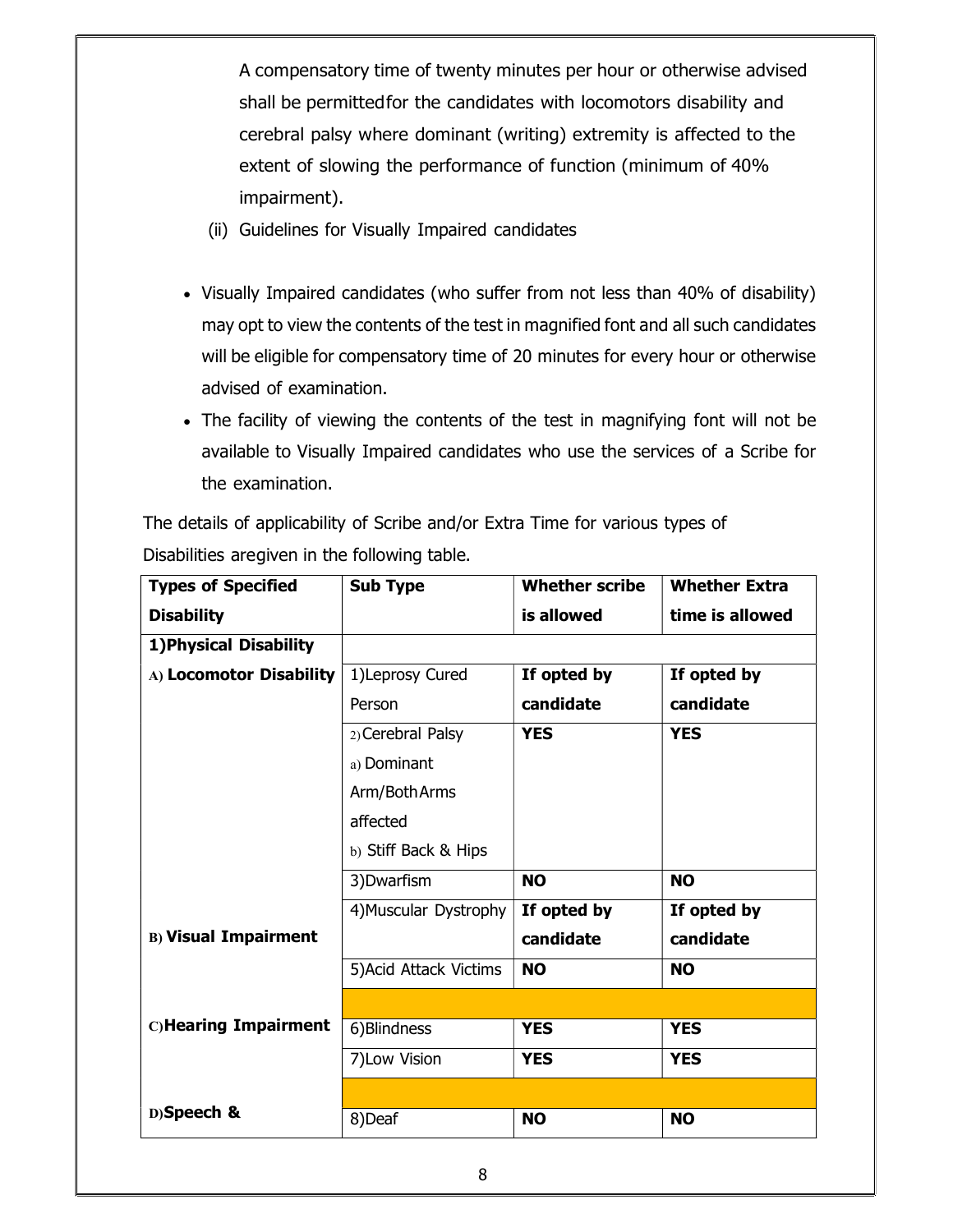| Language                   | 9) Hard of Hearing      | <b>NO</b>   | <b>NO</b>   |
|----------------------------|-------------------------|-------------|-------------|
| <b>Disability</b>          |                         |             |             |
|                            | 10)Speech &             | <b>No</b>   | <b>No</b>   |
|                            | Language Disability     |             |             |
|                            | a)Laryngectomy/Apha     |             |             |
|                            | sia                     |             |             |
|                            |                         |             |             |
| 2) Intellectual Disability | 11) Dyslexia            | If opted by | If opted by |
| a) Specific learning       |                         | candidate   | candidate   |
| disabilities               | 12) Dysgraphia          | If opted by | If opted by |
|                            |                         | candidate   | candidate   |
|                            | 13) Dyscalculia         | If opted by | If opted by |
|                            |                         | candidate   | candidate   |
|                            | 14) Dyspraxia           | If opted by | If opted by |
| b) Autism Spectrum         |                         | candidate   | candidate   |
| <b>Disorder</b>            | 15) Developmental       | If opted by | If opted by |
|                            | aphasia                 | candidate   | candidate   |
|                            |                         |             |             |
|                            | 16) Autism Spectrum     | If opted by | If opted by |
|                            | disorder                | candidate   | candidate   |
| <b>3) Mental Behaviour</b> | 17) Mental Illness      | If opted by | If opted by |
|                            |                         | candidate   | candidate   |
| 4) Disability Caused due   | 18) Multiple Sclerosis  | <b>YES</b>  | <b>YES</b>  |
| to: $-$                    | 19) Parkinson's         | <b>YES</b>  | <b>YES</b>  |
|                            | <b>Disease</b>          |             |             |
| a) Chronic                 |                         |             |             |
| <b>Neurological</b>        | 20) Haemophilia         | <b>NO</b>   | <b>NO</b>   |
| <b>Conditions</b>          | 21) Thalassemia         | <b>NO</b>   | <b>NO</b>   |
|                            | 22) Sickle cell disease | <b>NO</b>   | <b>NO</b>   |
| b)Blood Disorder           |                         |             |             |

These guidelines are subject to change in terms of GOI guidelines/ clarifications, if any, from time to time.

## 11.0 Action against candidates found guilty of misconduct/ use of unfair means

Candidates are advised in their own interest that they should not furnish any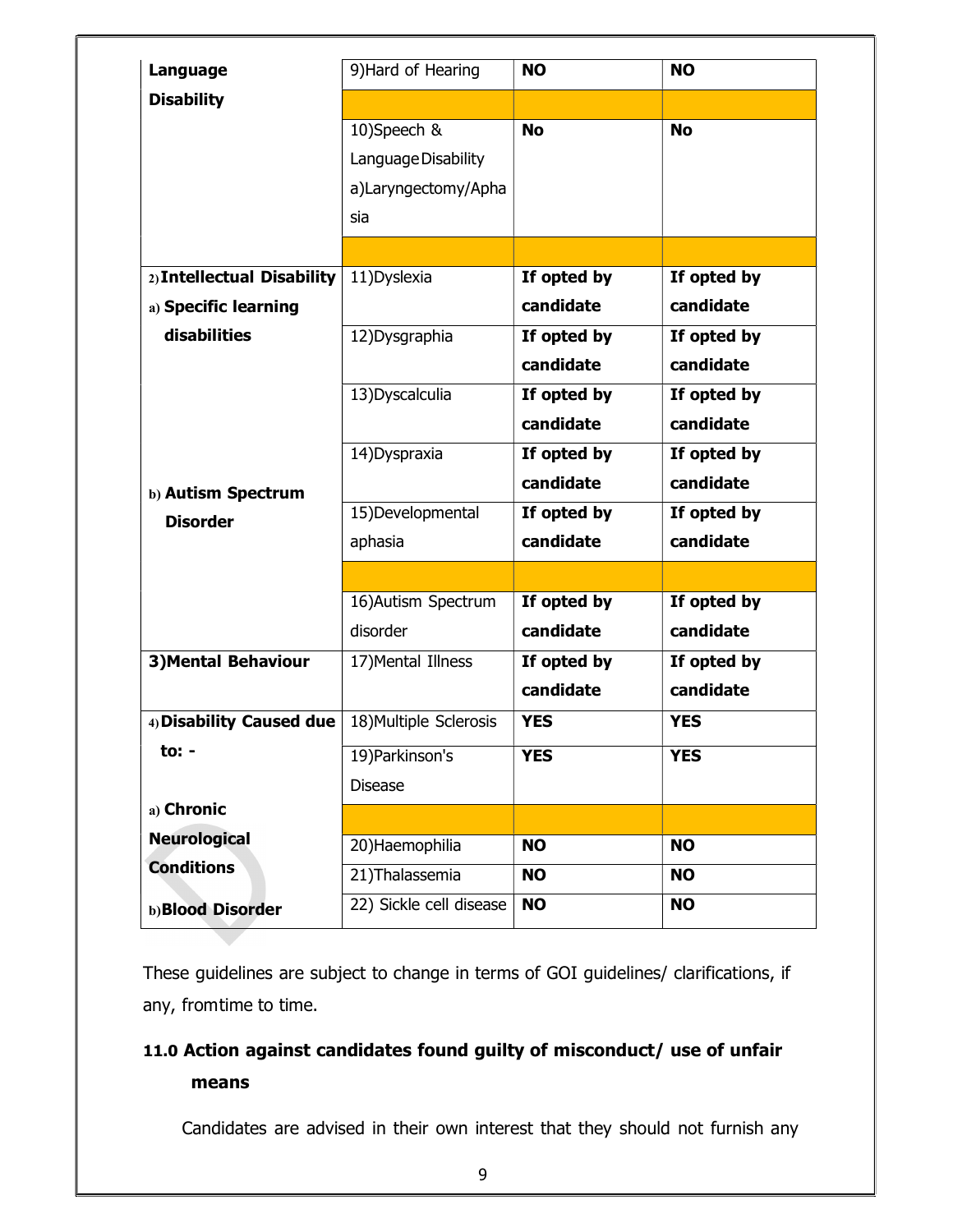particulars that are false, tampered with or fabricated and should not suppress any material information while submitting online application. At the time of examination or in a subsequent admission procedure, if a candidate is (or has been) found guilty of  $-$ 

- (i) Using unfair means or Impersonating or procuring impersonation by any person or
- (ii) misbehaving in the examination hall or disclosing, publishing, reproducing, transmitting, storing or facilitating transmission and storage of contents of the test(s) or any information therein in whole or part thereof in any form or by any means, verbal or written, electronically or mechanically for any purpose or
- (iii) Resorting to any irregular or improper means in connection with his/ her candidature or
- (iv) Obtaining support for his/ her candidature by unfair means, or
- (v) Carrying mobile phones or similar electronic devices of communication in the examination hall, such a candidate may, in addition to rendering himself/ herself liable to criminal prosecution, be liable: to be disqualified from the examination/admission for which he/ she is a candidate

#### 12.0 Test Information & Sample Questions

The time for the test is 60 minutes; however, you may have to be at the venue for approximately 2 hours including the time required for logging in, collection of the Hall Ticket, going through the instructions etc. All tests will be provided in English. You can attempt any question at any point of time within these 60 minutes. All the questions will have multiple choices. Out of the four answers to a question only one will be the correct answer. You have to select the most appropriate answer and 'mouse click' that alternative which you feel is appropriate/correct. The alternative/ option that you have clicked on willbe treated as your answer to that question. There will be no penalty for wrong answers marked by you. However, you are advised, not to mark answers by random guessing.

## The Scores of Online Examination will be obtained by adopting the following procedure:

**Percentile Scores:** Percentile scores are scores based on the relative performance of all the Candidates who appear for the CET Examination.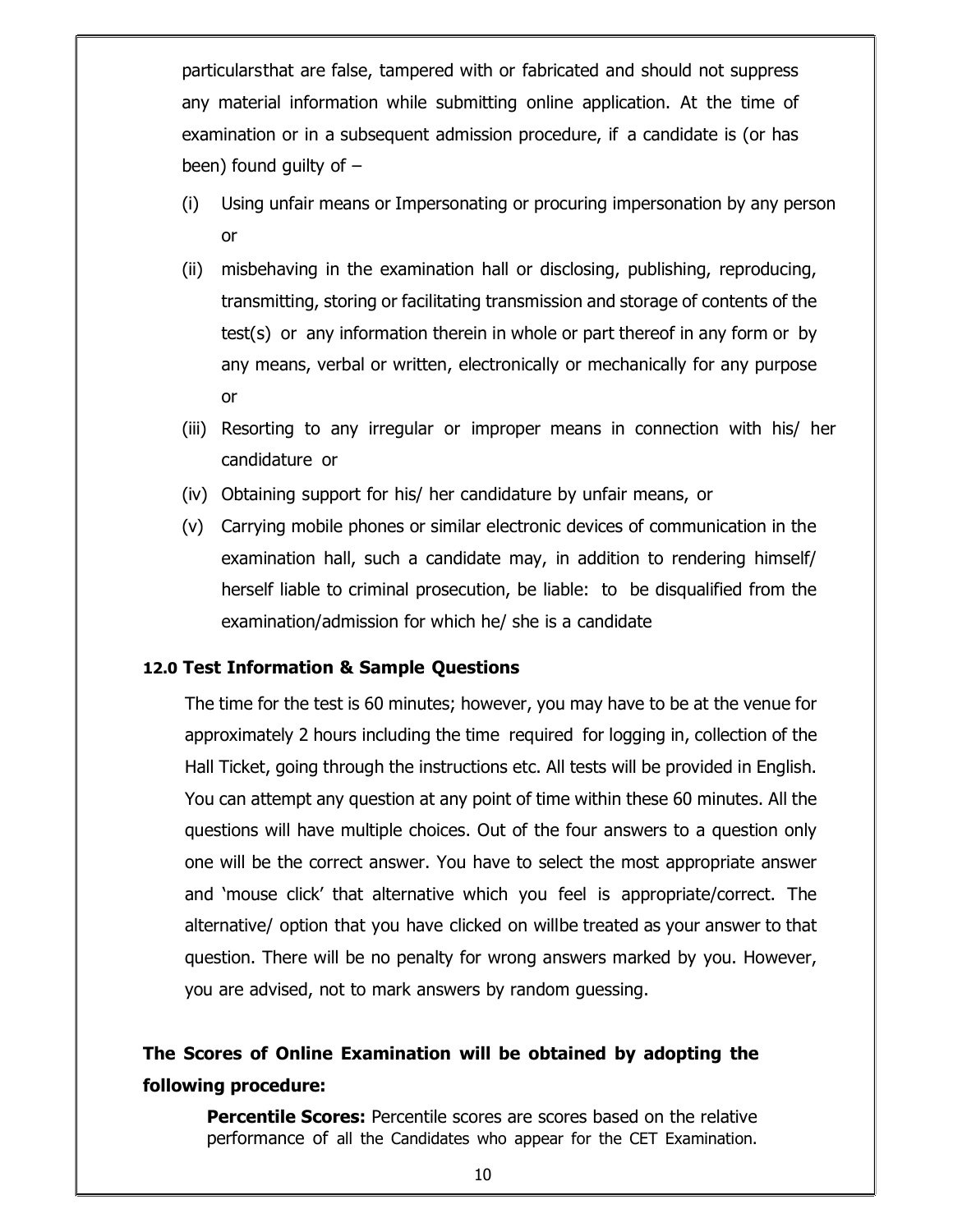Basically, the marks obtained are transformed into a scale ranging from 100 to 0 for whole examination conducted in single Batch/shift using single Question Paper of all the examinees appearing for the said CET Examination.

The Percentile Score indicates the percentage of the candidates who have appeared for CET who have scored EQUAL TO OR BELOW (same or lower raw scores) in that examination. Therefore, the topper (highest score) of each CET Examination conducted in single shift will get the same Percentile of 100 which is desirable. The marks obtained in between the highest and lowest scores are also converted to appropriate Percentiles.

The Percentile score of a Candidate Appearing for the CET conducted in the single shift will be calculated is calculated using the following formula:

 $100*(No. of candidates appeared in the session with raw score  $\leq$  the candidate's Score)$ Total no. of candidates in the session

The Percentile Scores will be calculated up to 7 decimal places to avoid bunching effect and reduce ties.

#### GENERAL INSTRUCTIONS

- 1. The possibility of occurrence of some problem in the administration of the examination cannot be ruled out completely which may impact test delivery and/or result from being generated. In that event, every effort will be made to rectify such problem, which may include movement of candidates, delay in test. Conduct of a re-exam is at the absolute discretion of test conducting body. Candidates will not have any claim for a re-test. Candidates not willing to move or not willing to participate in the delayed process of test delivery shall be summarily rejected from the process.
- 2. Decision of State CET Cell in all matters relating to conduction of CET will be final and binding on the candidate. No correspondence or personal enquiries shall be entertained by the State CET Cell in this behalf.
- 3. If the examination is held in more than one session, the scores across various sessions will be equated to adjust for slight differences in difficulty level of different test batteries used across sessions. More than one session are required if the nodes capacity is less or some technical disruption takes place at any center or for any candidate.
- 4. State CET Cell would be analyzing the responses (answers) of individual candidates with those of other candidates to detect patterns of similarity of right and wrong answers. If in the analytical procedure adopted by State CET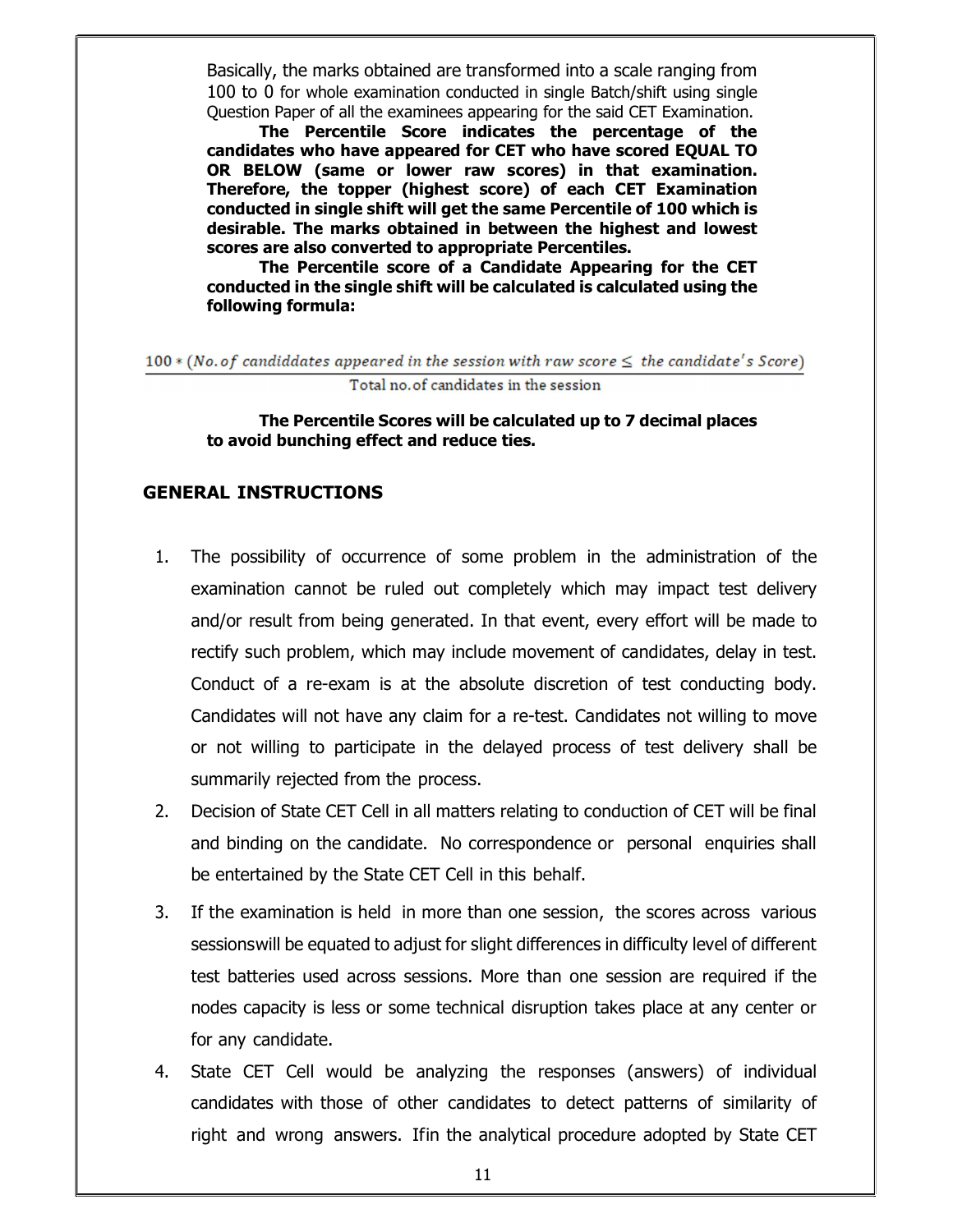Cell in this regard, it is inferred/ concluded that the responses have been shared and scores obtained are not genuine/ valid, State CET Cell reserves right to disqualify the candidature of the concerned candidates and the result of such candidates (disqualified) will be null & void.

5. Instances for providing incorrect information and/or process violation by a candidate detected at any stage of the admission process will lead of disqualification of the candidate from the entire admission process.

## SAMPLE QUESTIONS

- Q1. A service salver is
- 1. A silver or stainless steel tray
- 2. A silver plate
- 3. A service mat
- 4. A service bowl
- Q 2. Bacon is the meat cut from the belly of a
- 1. Buffalo
- 2. Cattle
- 3. Camel
- 4. Other than those given as options
- Q 3. IHG stands for
- 1. International hotel group
- 2. Intercontinental Hotel group
- 3. Internal grand group
- 4. Inter hotel group
- Q 4. A stay over means
- 1. Guest will check out after stay
- 2. Guest will not be checking out of room on the current day
- 3. Guest will stay again after few days
- 4. He may never go to other hotel
- (A) Details of the On-line Examination Pattern
- (1) The examination would be conducted on-line i.e. on a computer.
- (2) The tests will be provided in English.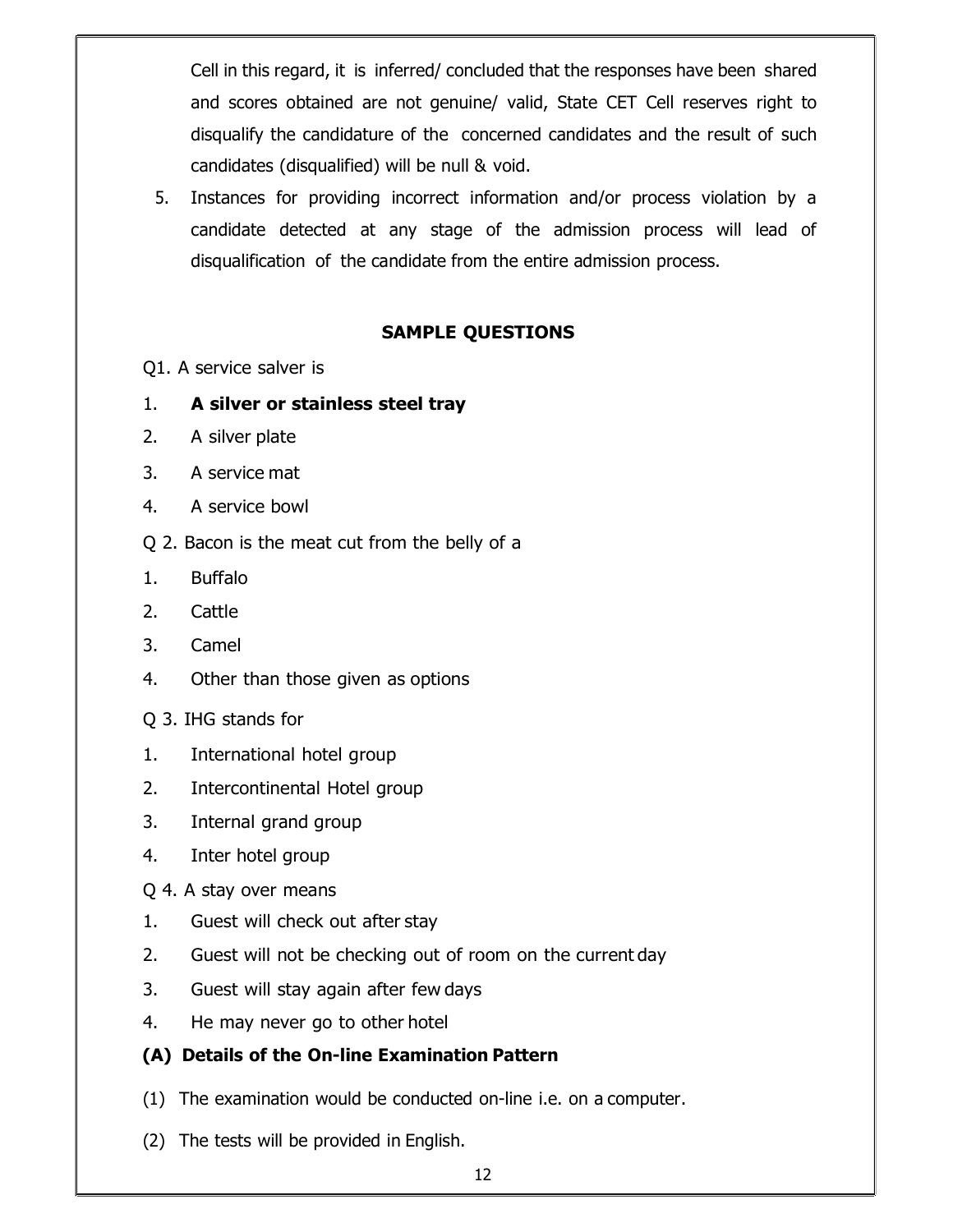- (3) All the questions will have multiple choices. Out of the five answers to a question only one will be the correct answer. The candidate has to select the most appropriate answer and 'mouse click' that alternative which he/ she feels is appropriate/ correct. The alternative/ option that is clicked on will be treated as the answer to that question. Answer to any question will be considered for final evaluation, only when candidates have submitted the answers by clicking on "Save & Next" or "Mark for Review & Next".
- (4) The clock has been set at the server and the countdown timer at the top right corner of your screen will display the time remaining for you to complete the exam. When the clock runs out the exam ends by default
	- you are not required to end or submit your exam.
- (5) The question palette at the right of screen shows one of the following  $\begin{pmatrix} 1 \end{pmatrix}$ statuses of each of the questions numbered:
- You have not visited the  $\mathcal{F}^{\mathcal{A}}$ 
	- question yet. You have not
		- answered the question.

You have answered the question.

You have NOT answered the question but have marked the question for review. You have answered the question but marked it for review.

The Marked for Review status simply acts as a reminder that you have set to look at the question again. If ananswer is selected for a question that is Marked for Review, the answer will be considered in the final evaluation.

- (6) To select a question to answer, you can do one of the following:
	- (a) Click on the question number on the question palette at the right of your screen to go to that numbered question directly. Note that using this option does NOT save your answer to the current question.
	- (b) Click on **Save & Next'** to save answer to current question and to go to the next question in sequence.
	- (c) Click on **'Mark for Review and Next'** to save answer to current question,

13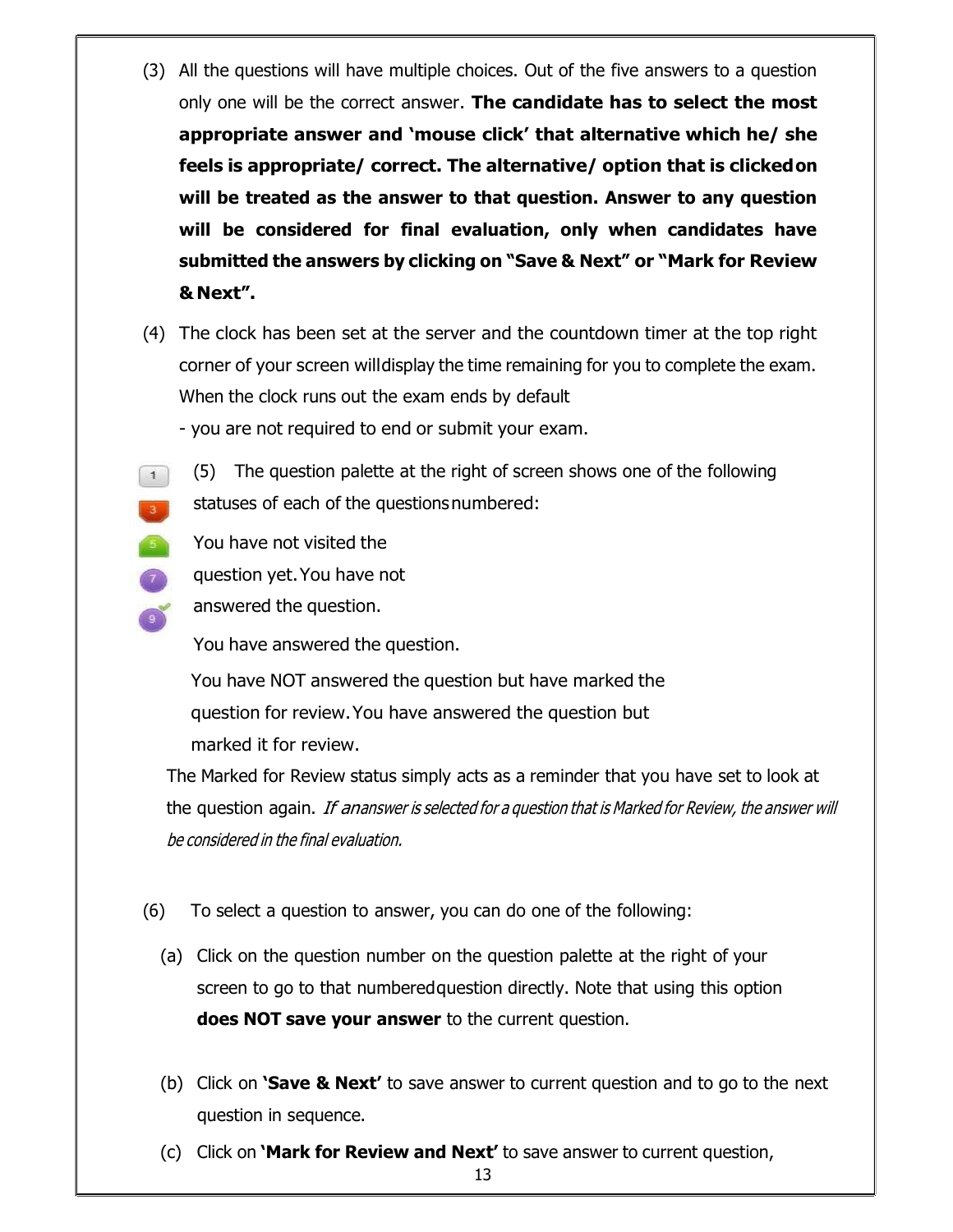mark it for review, and to go to the next question in sequence.

- (7) To select your answer, click on one of the option buttons.
- (8) To change your answer, click another desired option button.
- (9) To save your answer, you MUST click on **Save & Next**.
- (10) To deselect a chosen answer, click on the chosen option again or click on the Clear Response button.
- $(11)$  To mark a question for review click on **Mark for Review & Next**. *If an answer is* selected for a question that is Marked for Review, the answer will be considered in the final evaluation.
- (12) To change an answer to a question, first select the question and then click on the new answer option followed by a click on the **Save & Next** button.

## (13) Questions that are saved or marked for review after answering will ONLY be considered for evaluation.

- (14) Test name(s) will be displayed on the top bar of the screen. Questions in a test can be viewed by clicking on the test name. The test you will view will be highlighted.
- (15) After clicking the **Save & Next** button on the last question for a test, you will automatically be taken to the first question of the (next) test.
- (16) You can move the mouse cursor over the test names to view the status of the questions for that test.
- (17) You can shuffle between test and questions anytime during the examination as per your convenience.
- (18) The candidates are requested to follow the instructions of the "Test Administrator" carefully. If any candidate does not follow the instructions / rules, it would be treated as a case of misconduct/ adoption of unfair means and such a candidate would be liable for debarment from appearing for examinations for a period as decided by CET Cell.
- (19) The candidates may ask the Test Administrator about their doubts or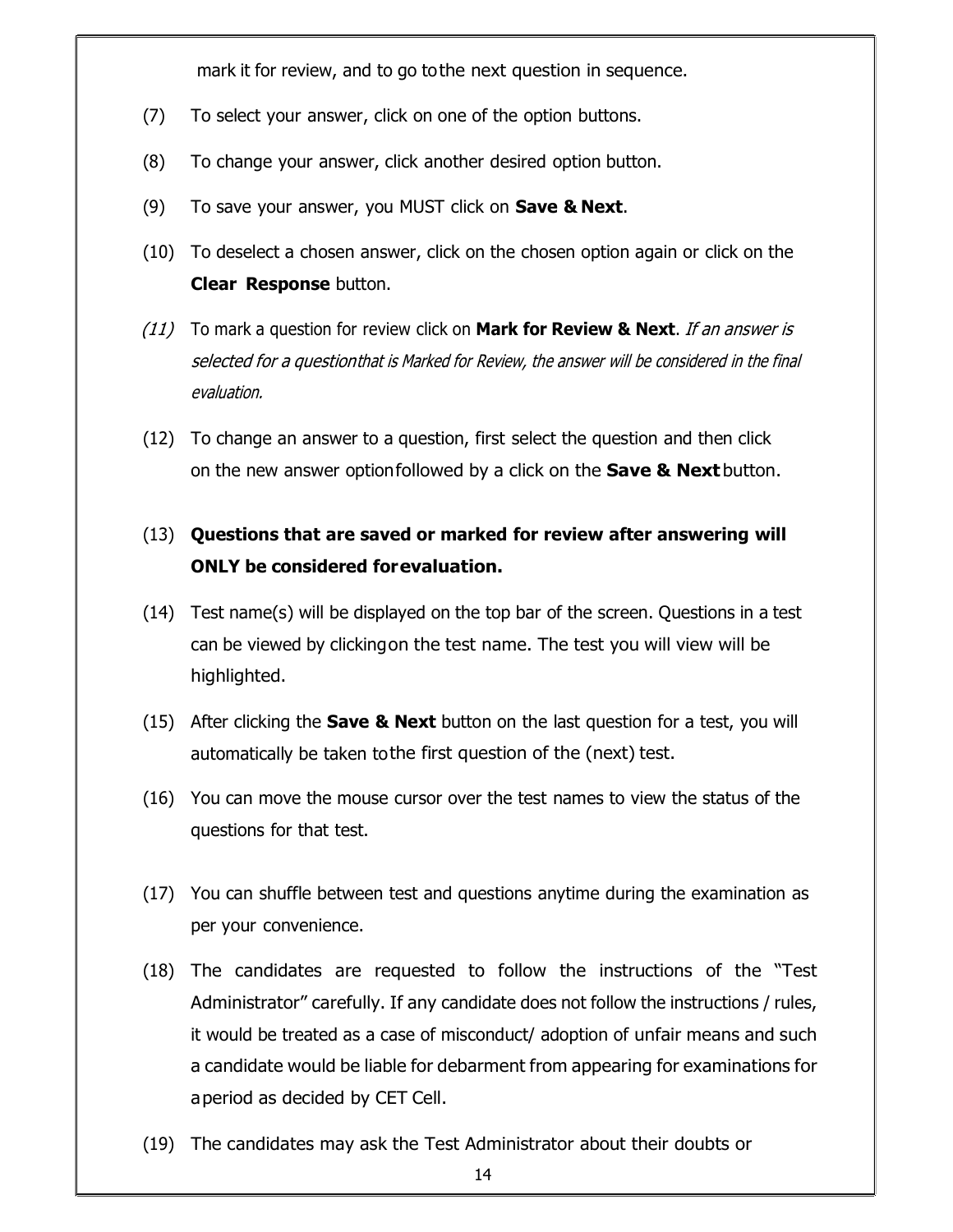questions only before the commencement of the test. No query shall be entertained after the commencement of the examination.

- (20) After the expiry of 60 minutes, the candidates will not be able to attempt any question or check their answers.
- (21) Please note:
	- (a)Candidates will not be allowed to "finally submit" unless they have exhausted the actual test time.
	- (b)Under no circumstances should a candidate click on any of the 'keyboard keys' once the exam starts as this will lock the exam.

#### B] General Instructions:

- (1) Please note date, time and venue address of the examination given in the Hall Ticket.
- (2) You may visit the venue one day before the Online Examination to confirm the location so that you are able to report **on time** (as printed on the Hall ticket) on the day of the examination. Late comers will not be allowed.
- (3) The Hall Ticket should be brought with you to the examination venue along with your recent passport size photograph duly pasted on it. (Preferably the same photograph as was as uploaded).
- (4) You must scrupulously follow the instructions of the Test Administrator and CET Cell/DTE Representative at the examination venue. If you violate the instructions, you will be disqualified and will be asked to leave the examination venue.
- (5) No use of calculators (separate or with watch), books, note books or written notes, cell phones (with or without camera facility), or any other electronic device will be allowed during the examination.
- (6) Please bring this Hall ticket with your photograph affixed thereon, currently valid Photo identity proof in original - THIS IS ESSENTIAL. Please hand over this Hall ticket to the invigilator. Currently valid photo identity proof may be PAN Card/Passport/Permanent Driving Licence/Voter's Card/Bank Passbook with photograph/Photo Identity proof issued by a Gazetted Officer on official letterhead /Photo Identity proof issued by a People's Representative on official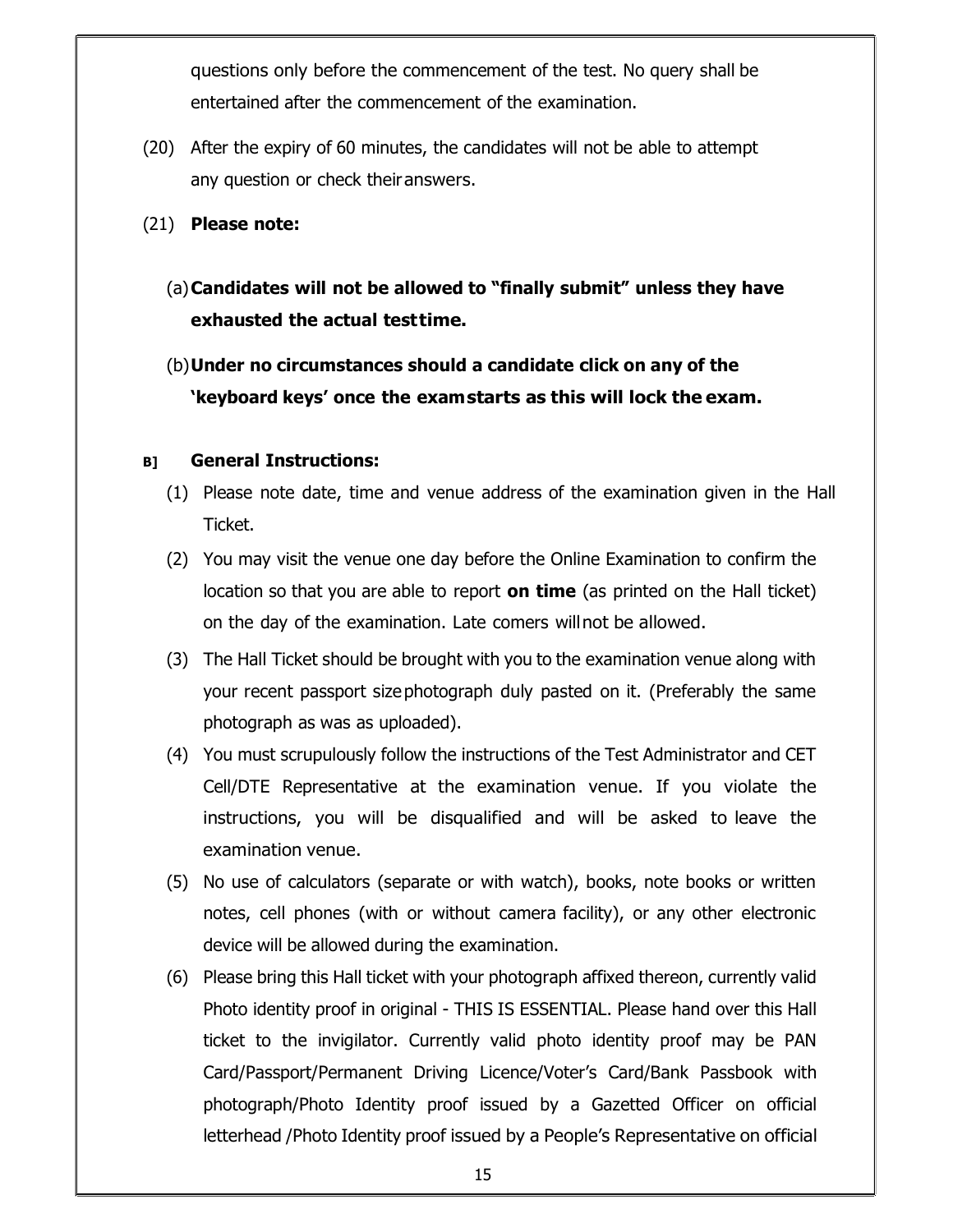letterhead/Valid recent Identity Card issued by a recognised College/University/Aadhar Card with a photograph/Employee ID/Bar Council Identity card with photograph. Please Note - Ration Card and Learner's Driving License will NOT be accepted as valid ID proof for this project. Please note that your name as appearing on the Hall ticket (provided by you during the process of registration) should reasonably match the name as appearing on the photo identity proof. Female candidates who have changed first/last/middle name post marriage must take special note of this. If there is any mismatch between the name indicated in the Hall ticket and Photo Identity Proof, you will not be allowed to appear for the exam. In case of candidates who have changed their name will be allowed only if they produce Gazette notification/their marriage certificate/affidavit.

- (7) Your responses (answers) will be analyzed with other candidates to detect patterns of similarity of right and wrong answers. If in the analytical procedure adopted in this regard, it is inferred/concluded that the responses have been shared and scores obtained are not genuine/valid, your candidature may be cancelled. Any candidate who is found copying or receiving or giving assistance or engaging in any behavior unbecoming of a candidate will not be considered for assessment. The CET Cell may take further action against such candidates as deemed fit by it.
- (8) You should bring with you a ball-point pen. A sheet of paper will be provided which can be used for rough work or taking down the question number you would like to review at the end of the test before submitting your answers. After the test is over you MUST hand over this sheet of paper to the Test Administrator before leaving the venue.
- (9) The possibility of occurrence of some problem in the administration of the examination cannot be ruled out completely which may impact test delivery and/or result from being generated. In that event, every effort will be made to rectify such problem, which may include movement of candidates, delay in test. Conduct of a re-exam is at the absolute discretion of test conducting body. Candidates will not have any claim for a re-test. Candidates not willing to move or not willing to participate in the delayed process of test delivery shall be summarily rejected from the process.
- (10) If the examination is held in more than one session, the scores across various sessions will be equated to adjust for slight differences in difficulty level of